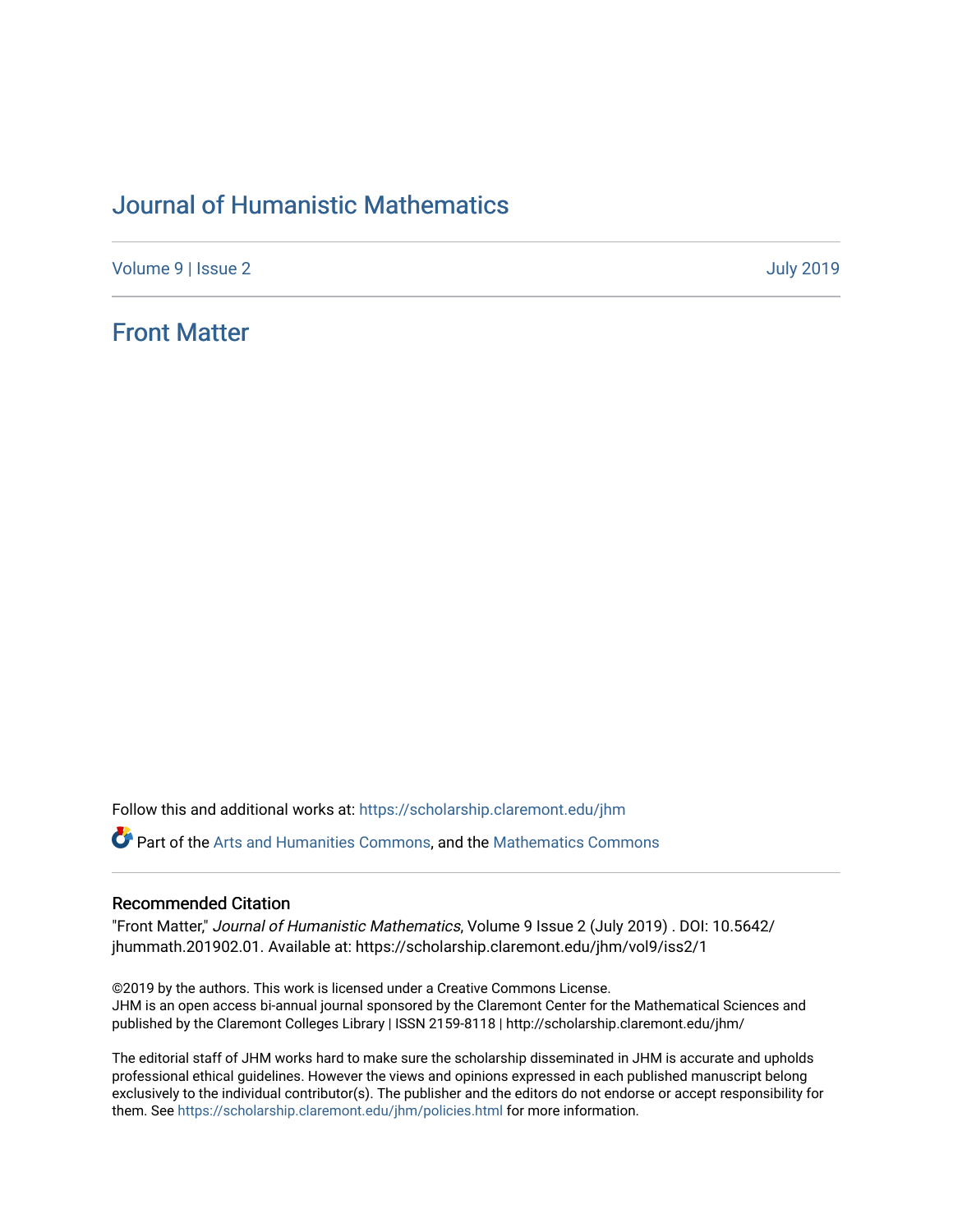# The Journal of Humanistic Mathematics JULY 2019 ISSUE CONTENTS

## Editorial

| Anschaulich: Visualization, Imagination, Mathematics                                    | Mark Huber and Gizem Karaali                           | 1   |
|-----------------------------------------------------------------------------------------|--------------------------------------------------------|-----|
| <b>Articles</b>                                                                         |                                                        |     |
| Visual Teaching of Geometry and<br>the Origins of 20 <sup>th</sup> Century Abstract Art | <b>Stephen Luecking</b>                                | 4   |
| Engaging Crisis: Immersive, Interdisciplinary Learning<br>in Mathematics and Rhetoric   | Meredith L. Greer & Stephanie Kelley-Romano            | 29  |
| Choose Your Own Adventure: An Analysis of<br>Interactive Gamebooks Using Graph Theory   | D'Andre Adams, Daniela Beckelhymer,<br>and Alison Marr | 44  |
| Using Hidden Markov Modeling<br>for Biogeographical Ancestry Analysis                   | Melvin R. Currie                                       | 60  |
| Telling Women's Stories:<br>A Resource For College Mathematics Instructors              | Sarah Mayes-Tang                                       | 78  |
| Report                                                                                  |                                                        |     |
| Public Recognition and Media Coverage<br>of Mathematical Achievements                   | Juan Matías Sepulcre                                   | 93  |
| <b>World of Mathematics</b>                                                             |                                                        |     |
| Finding Beauty: A Case Study in Insights<br>from Teaching Developmental Mathematics     | Victor Piercey and Geillan Aly                         | 130 |
| Mathematics Versus Statistics                                                           | Mindy B. Capaldi                                       | 149 |
| A Graph-Based Analysis<br>of Anton Chekhov's Uncle Vanya                                | Stanisław Zawiślak and Jerzy Kopeć                     | 157 |
| A Few Firsts in the Epsilon Years of My Career                                          | Heidi Goodson                                          | 187 |
| Mathematics Students as Artists:<br>Broadening the Mathematics Curriculum               | Marshall Gordon                                        | 192 |
| Beyond the Classroom: Mathematics in Service                                            | Jeana Mastrangeli                                      | 211 |
| Differential Equations of Love<br>and Love of Differential Equations                    | Isaac Elishakoff                                       | 226 |
| Everyman's Climb                                                                        | Charles A. Coppin                                      | 247 |
| Mathematics Out Of Nothing: Talking About<br>Powerful Mathematical Ideas With Children  | Matthew Oldridge                                       | 250 |
| What are the Odds at the Russia 2018 FIFA World Cup?                                    | Günhan Caglayan                                        | 258 |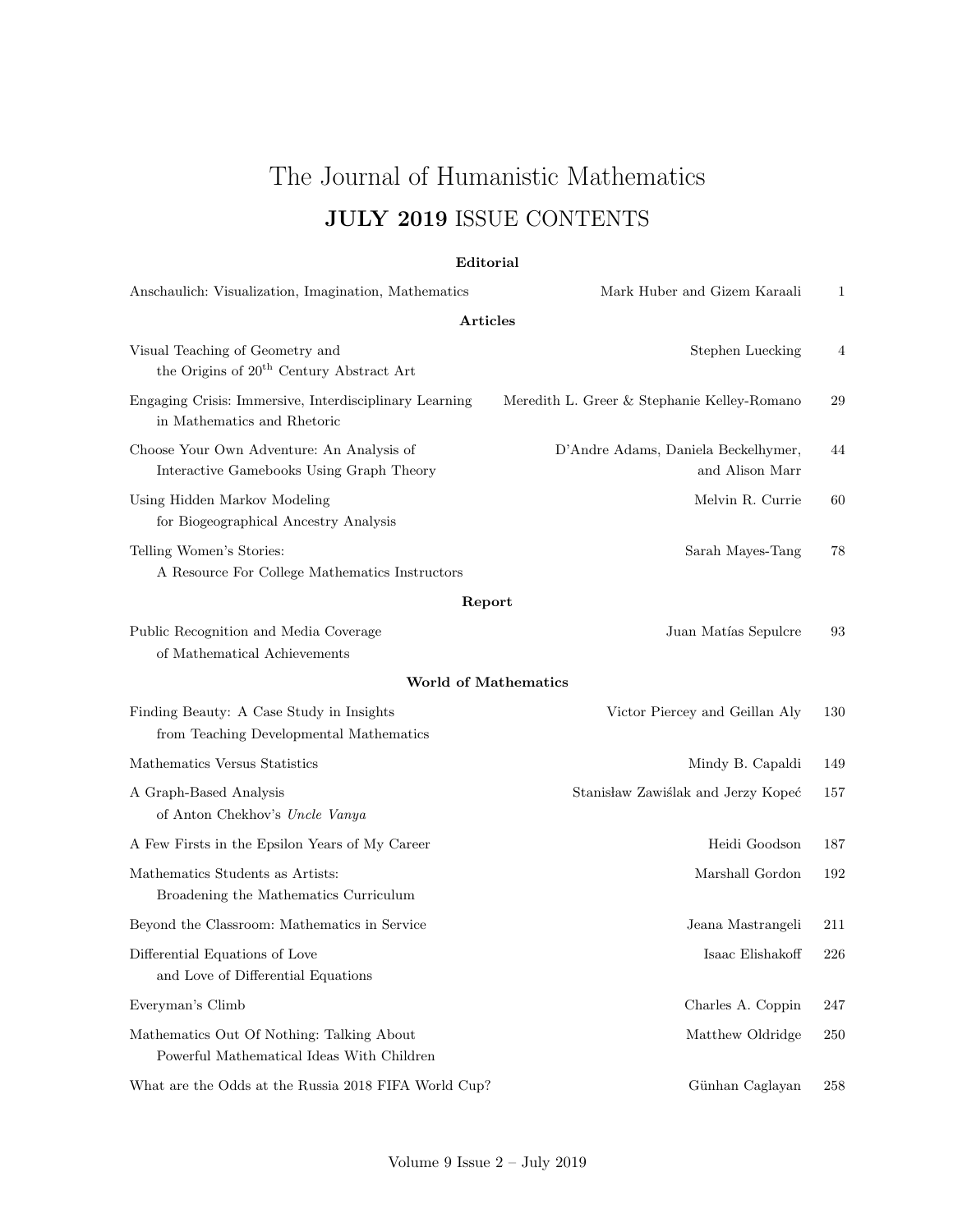# The Journal of Humanistic Mathematics JULY 2019 ISSUE CONTENTS continued

# Activity

| Ducci's Four-Number Game: Making Sense of a                                         | Lingguo Bu            | 281 |
|-------------------------------------------------------------------------------------|-----------------------|-----|
| Classic Problem Using Mobile Simulation                                             |                       |     |
| Perspective                                                                         |                       |     |
| Maths Living in Social Arenas,                                                      | Nigel Vinckier        | 301 |
| From Practice to Foundations                                                        |                       |     |
| <b>Book Reviews</b>                                                                 |                       |     |
| Book Review: What is a Mathematical Concept                                         | Brendan P. Larvor     | 309 |
| edited by Elizabeth de Freitas,                                                     |                       |     |
| Nathalie Sinclair, and Alf Coles                                                    |                       |     |
| <b>Book Review:</b>                                                                 | Hans J. Rindisbacher  | 323 |
| The Seduction of Curves by Allan McRobie                                            |                       |     |
| Poetry Folder                                                                       |                       |     |
| A Life of Equations Shifting to a Life of Words                                     | Thomas R. Willemain   | 329 |
| Poetry                                                                              |                       |     |
| On Fall Break                                                                       | Rachel Levy           | 333 |
| What is Math?                                                                       | Christopher Ryan Loga | 334 |
| Tuesday                                                                             | Ursula Whitcher       | 335 |
| Special Functions                                                                   | Bruce F. McGuffin     | 336 |
| Our Binary World                                                                    | Simona Carini         | 337 |
| Fiction                                                                             |                       |     |
| Applied Scientific Demiurgy I:                                                      | Mario Daniel Martín   | 338 |
| Entrance Examination Information Sheet                                              |                       |     |
| Artwork                                                                             |                       |     |
| Tartaglia Re-imagined                                                               | Aja Juola             | 362 |
| Recreation                                                                          |                       |     |
| How to Bake a Theorem                                                               | Cache Dexter          | 364 |
| Announcement                                                                        |                       |     |
| Third Annual VOICES Conference on Teaching STEM with Music<br>September 22-23, 2019 | Lawrence M. Lesser    | 372 |